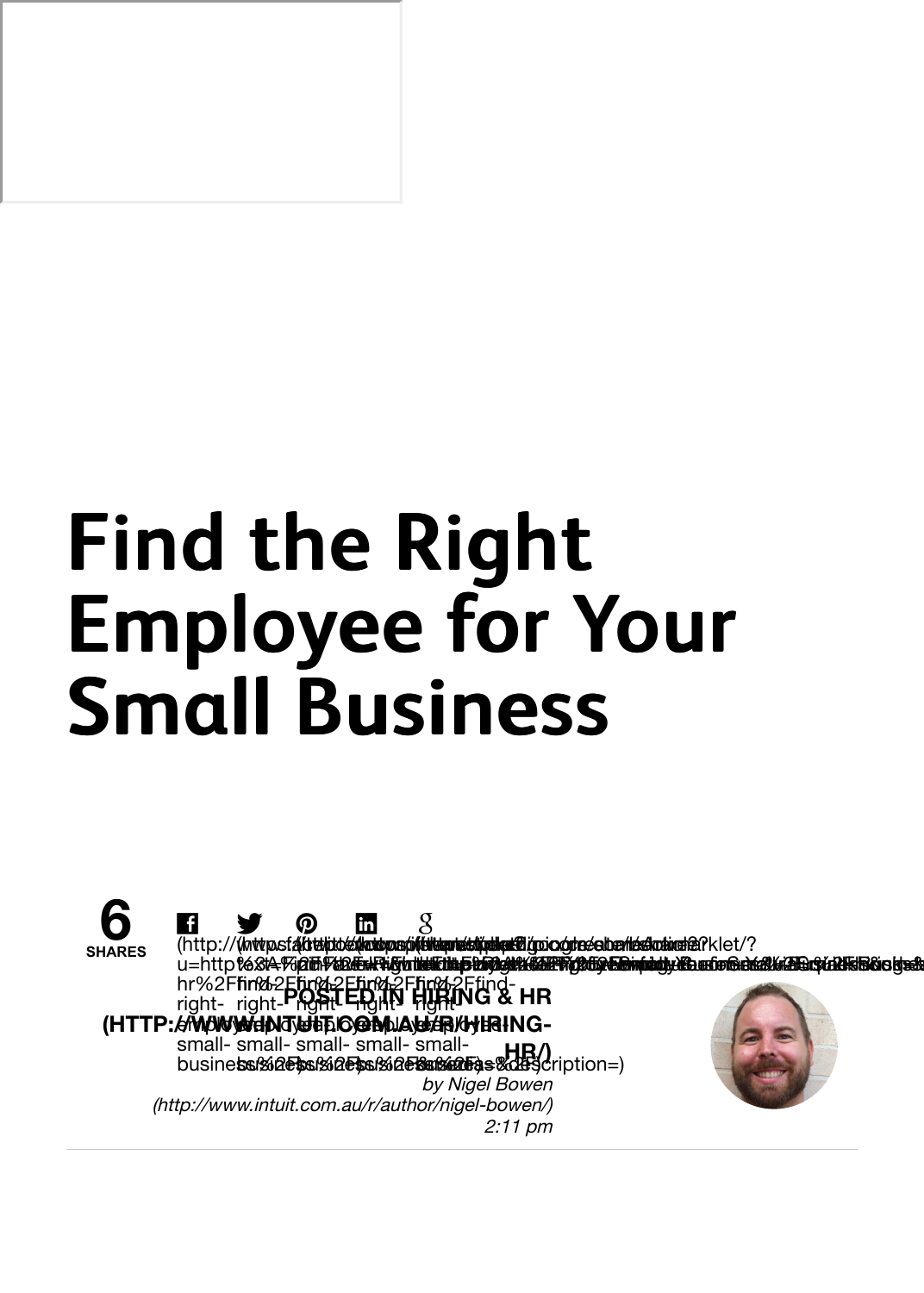Corporations will spend thousands of dollars and hundreds of hours trying to find the best talent, even for junior roles. Unfortunately, small business owners usually don't have the luxury of engaging pricey recruitment firms and undertaking endless rounds of interviews with every candidate.

Here's how you can maximise your chances of finding a 'keeper' while minimising your expenditure.

## **Treat the Available Role like a Good or Service You're Selling**

If you have something to sell, the first step is to advertise it. This can range from a note in your store window to posting on your business's social media accounts, or paid ads on Seek and LinkedIn. The selling doesn't stop when the candidates show up either. You'll need to point out the advantages – such as wide-ranging experience, autonomy and a family atmosphere – of working in your small business. The more quality leads you can attract, the higher the likelihood of landing a quality employee.

#### **Sweat the Small Stuff**

Was the candidate enthusiastic when you asked them to come in for an interview? Did they turn up on time and made an effort to be well presented? Do they speak positively of their former employers? Ticking all those boxes doesn't necessarily mean the candidate is right for your business but failing to tick them should set alarm bells ringing.

#### **Interview Like a Boss**

There are three things you need to determine when interviewing candidates:

• Do they have the right skill set?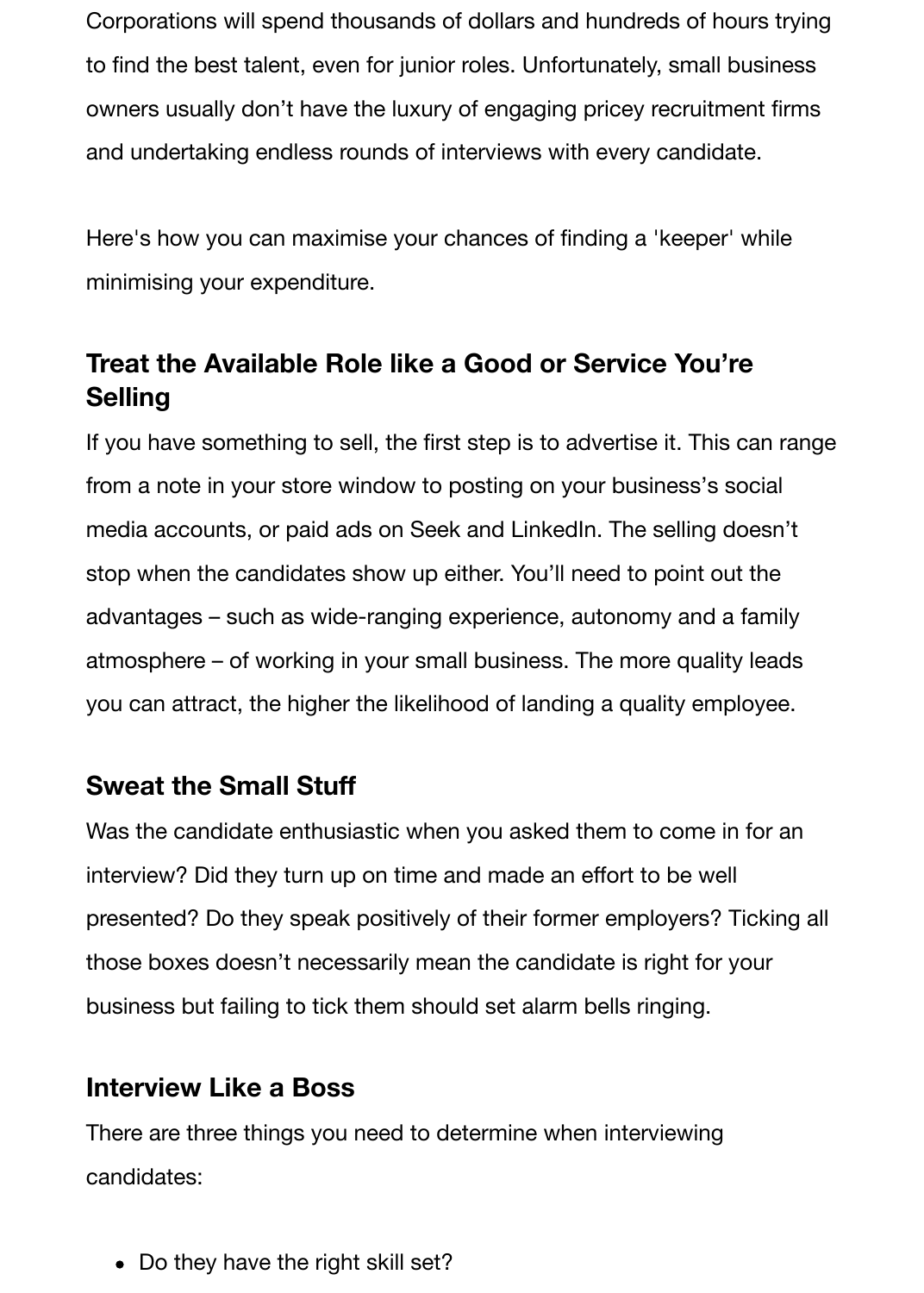questions such as: "Tell me how you handled a commet mini-a colleague" or "What are some of the strategies you've used to handle an upset customer?"

It's also a good idea to conclude the interview by asking, "Why should I hire you?" It allows the candidate to summarise what they bring to the table, and may also result in them mentioning skills or character traits you hadn't thought to ask about.

### **Trust Your Gut**

Recruitment remains an inexact science. As a small business owner, you have limited capacity to carry a poorly performing staff member. So trust your intuition if it's telling you something isn't quite adding up with a particular candidate.



(http://www.intuit.com.au/r/expert-advice-straight-to-your-inbox-2/)

## **[Recognise your Hiring Mistakes](http://www.intuit.com.au/r/expert-advice-straight-to-your-inbox-2/)**